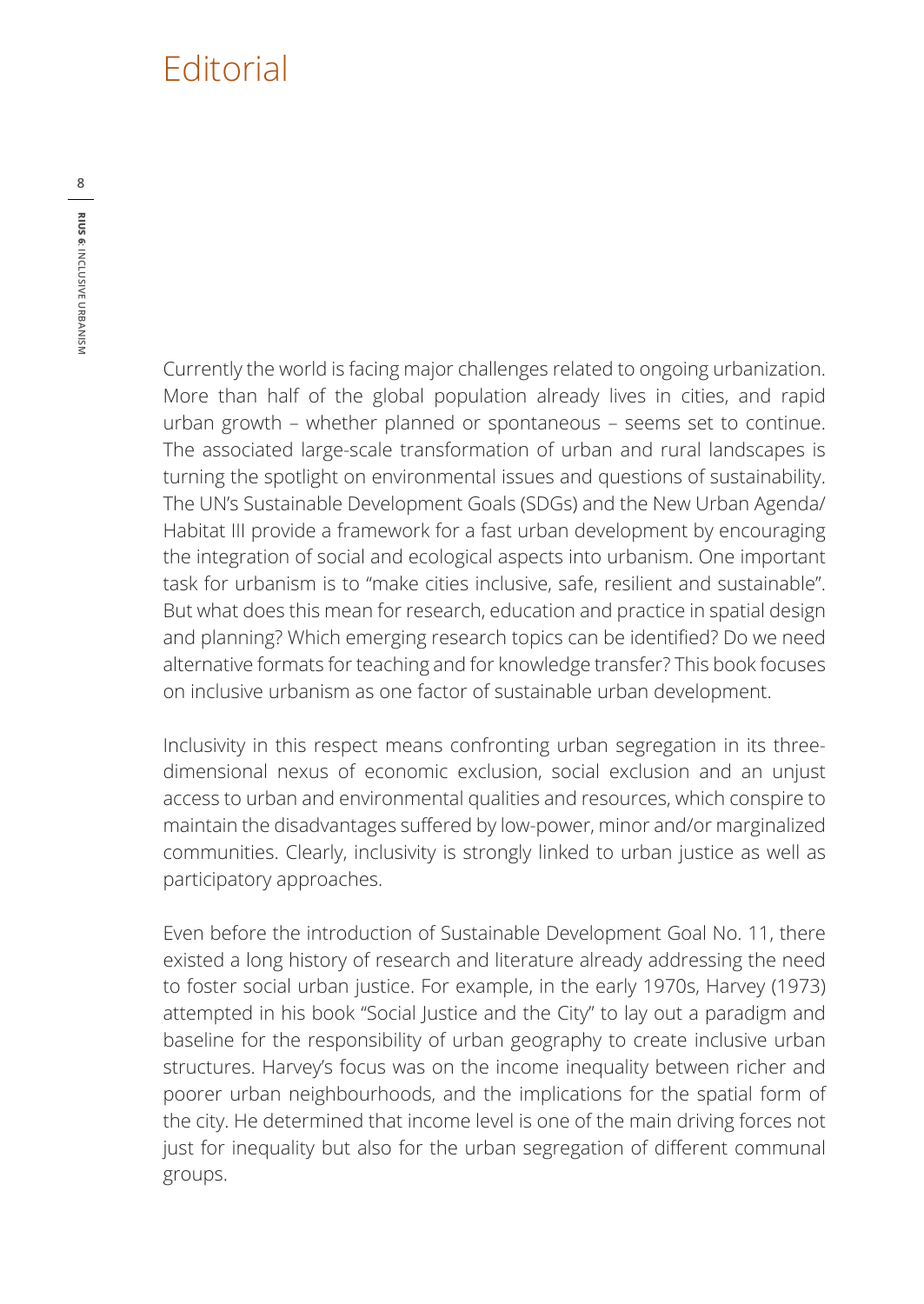In the article "The Just City", Susan Fainstein argued that democracy, diversity and equity are the three governing principles of urban justice (Fainstein 2013). She believes that local policies can make urban life better or worse for people, in particular more integrative/inclusive or more divisive/exclusive. Expanding on this view, clearly there are many decisions made at the local level, for example involving housing, transport, and recreation that differentially affect people's quality of life in respect to inclusion.

Pearsall and Anguelovski (2016) analyzed environmental gentrification, which is the exclusion, marginalization and displacement of long-term residents due to sustainability planning or green developments and amenities, such as smart growth and public park renovations. Such gentrification is leading to community homogenization as well as to the exclusion of sections of the local population who do not fit with the remaining, newly streamlined homogenous group. Hence, inclusion vs. exclusion is also a prominent aspect of landscape planning and the design of open or green spaces (see Werthmann and Bridger 2016; Tan et al. 2018). Pearsall and Anguelovski's evaluation of relevant literature indicates several similarities with inclusivity tactics, including collective neighbourhood action, community organizing and direct tactics. They deduce a need for more research on how activists can better assert the social and political dimensions of sustainability and their right to the city, as well as how green and sustainable cities can achieve justice, equity and inclusion. Our book *Inclusive Urbanism* not only presents the latest research but also several practical examples of such tactics to enable activists to better assert their claims within social and political urban decision-making processes.

Research and literature on urban justice culminated in the formulation and adoption of the previously mentioned United Nations SDG 11. At the same time, the focus of research and literature has shifted towards the issue of 'inclusiveness', in particular its meaning and implication (see e.g. Thompson-Fawcett 2008, Espino 2015 or Schreiber and Carius 2016). This has created a new and powerful movement sweeping through urban and landscape policies, promoting the aims of inclusive urbanism. This is precisely the topic of our book.

*Inclusive Urbanism* compiles selected contributions presented at an international conference on 'Urban Studies' held at TU Dresden on 15 and 16 November 2018. The conference was jointly organized by the TU Dresden, the TU Delft, the Leibniz Institute of Ecological Urban and Regional Development Dresden, the Czech Technical University Prague and the Wrocław University of Science and Technology. The contributions gathered here offer important observations about the development of social-ecological inclusive theories and